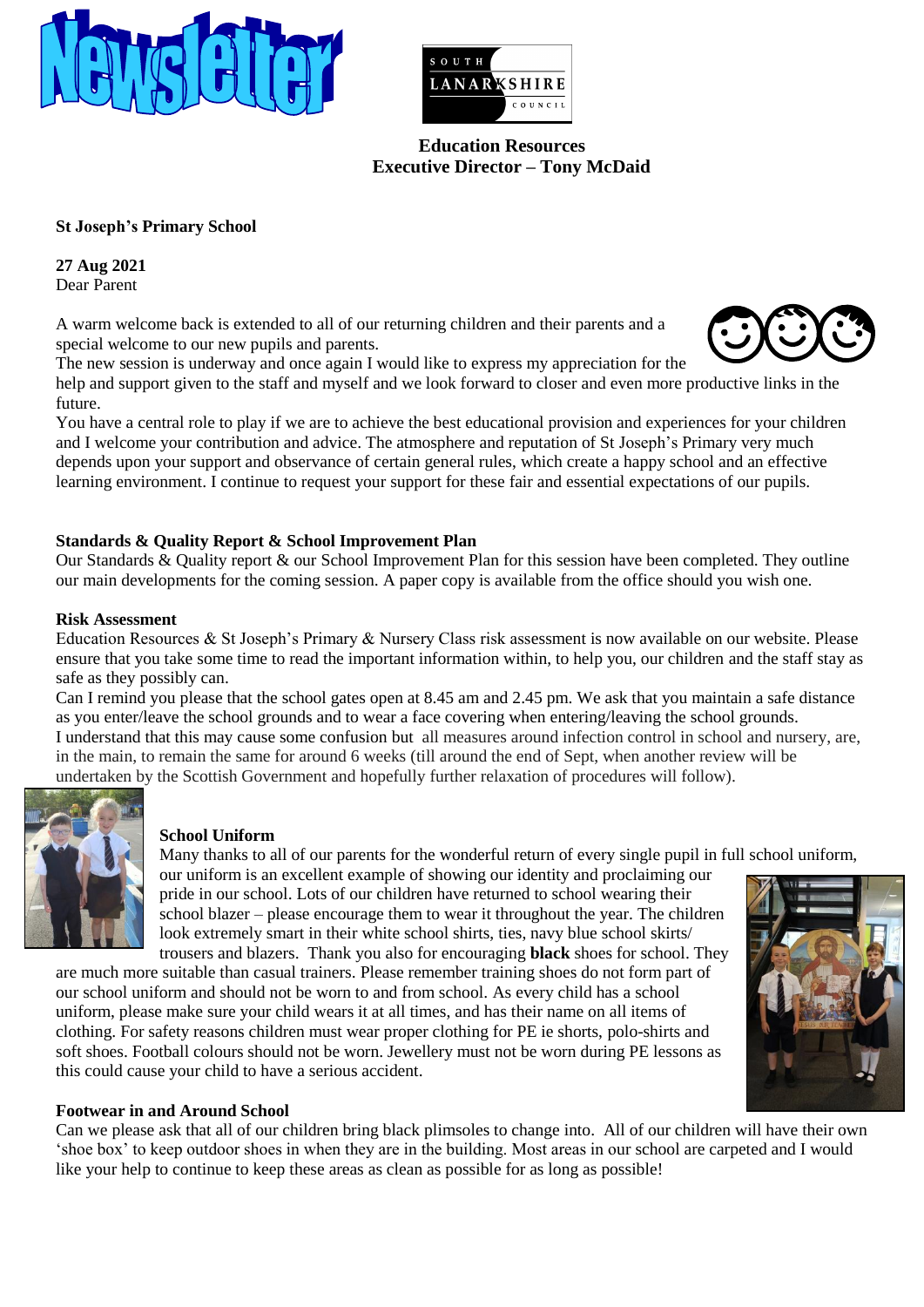## **Bus Rules**

Some of our children come to school on the bus. As always their safety whilst travelling to and from school is of paramount importance to the school and to you their parents. Please remind the children to behave sensibly on the bus at all times.



## **Behaviour Policy / School Rules**

Children are expected to behave well at all times in the classroom, playground and on buses. Our school policy on discipline, aims to promote positive attitudes to behaviour. Positive behaviour creates a positive atmosphere where effective learning and teaching takes place. The children, in discussion with their teachers, have once again decided what the school/class rules are to be for this session. As behaviour is a shared responsibility, we actively seek the support of our parents in promoting our class/school rules.

# **Security of Our School and Nursery**

As you know the health and safety of our children is our priority in school and we strive to make St Joseph's a secure building. With this in mind, parents and visitors should use the **main entrance** when calling at the school. There are strict guidelines on security in schools and we must ensure the safety of our children at all times. Parents **should not** enter the yard while the children are playing. The fences and gates are there to further safeguard our children between 9.00 and 3.00pm

## **Absence & Latecoming**

I would like to remind parents that –

- a) All children should be in the playground by 8.55am every morning ready to start at 9am.
- b) The school should be contacted before 9am if your child is going to be absent or late.

After 9.10am a member of our office staff will match all telephone calls to a list of children absent from school. The school will contact those parents who have not informed us of their child's absence.

If your child is absent from school then a note of explanation from you must be given on their return. Please do your best to arrange routine visits to the dentist etc. outside of school hours.

#### **School Safety**

Could I ask for greater consideration when collecting children from school. Recently some parents have been parking in the staff and nursery car park when collecting children from school. Parents should not drop children off or pick up children from the staff car park. I plead with you all to re-evaluate your parking routine and show consideration to others. My only motivation for making this appeal is to ensure all children arrive and leave school safe and well. I also plead with all parents to be considerate of our children as they enter and leave school. Inconsiderate parking puts the safety of our children at risk – particularly around the bottom school entry gate at Park Lane. All cars entering Park Lane must take advice from our staff and please use the top end of Park Lane as a means to turn and exit this road. Parents/Taxis attempting to turn their car on the main road outside our school are not being considerate of those children trying to cross over this road to gain entry to our school. Please use the parking facilities at our Church and Church Hall at the top end of Park Lane or on Station Road.

Thank you for your assistance with this very important matter.

## **Car Free Zone**

In November 2019 an information session and consultation exercise took place to propose the introduction of a car free zone around St Joseph's Primary & Nursery Class. Following on from this, the proposed date for implementation of the Car Free School Zone scheme to start is, Tuesday 28 September 2021, after the September weekend break. In order to keep you up to date we have put a link on to our school website. Should you have any queries regarding this new scheme please refer to the information of this website in the first instance. Further details from the Traffic and Transport Team will follow over the next couple of weeks.